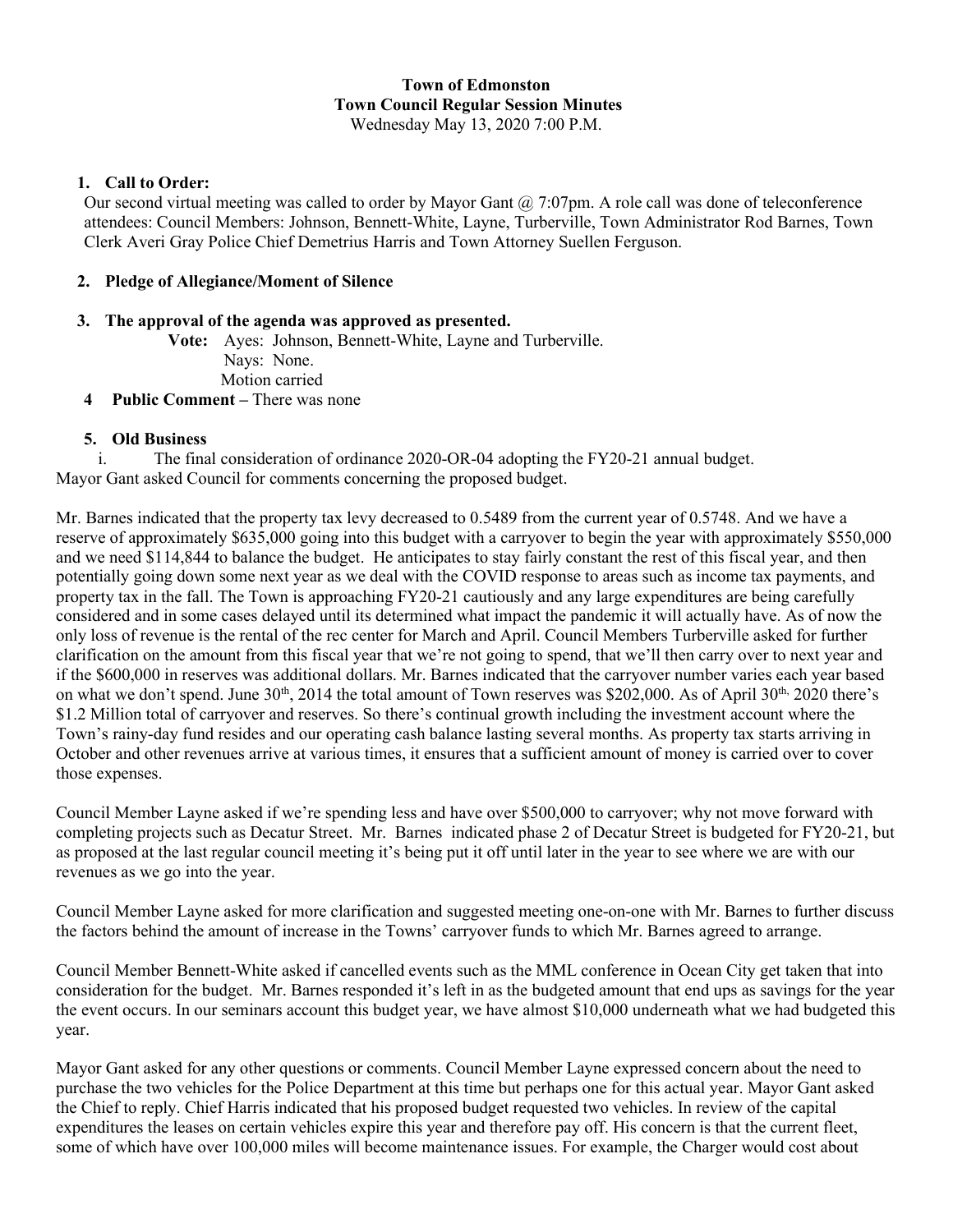\$5,000 and the Crown Victoria about \$6,000 to fix. His tactic is to better manage our fleet and put the department in a better position in the long run. He asked if the only lease that we currently have is his truck. Mr. Barnes confirmed the expiration of the police vehicle leases and shared that in August a final payment will be made on 2017 vehicle and in May 2021 a final payment will be made on another vehicle. So, essentially the Chief's car after May of 2021 will be the only car we'll have on a lease. Mayor Gant asked Chief to explain the process that he wanted to take with the two vehicles. Chief Harris proposed the purchase of two vehicles in the fiscal year but wants to get one vehicle sooner and another later sometime after the beginning of 2021. Going into next year he will determine the condition of a couple of cars based on the current mileages, some to be 120,000, and expected maintenance before making a second purchase. Mayor Gant thanked Mr. Barnes and asked Council Member Layne for any further questions.

Council Member Bennett-White asked what the average lifespan of police vehicles is and which of our cars have reached that threshold. Chief Harris shared that DOJ recommends we replace the cars between 85,000 and 90,000 miles. So generally, if we take care of the maintenance like we are supposed to, we maybe can stretch it a little bit longer. With better monitoring of our mileage, usage and maintenance I incorporated into my business plan going forward a two year plan to purchase a car and make sure our fleet stays in a position it needs to be in order for us to continue to serve. He indicated that three of the cars have an excess of 90,000 miles. Mayor Gant thanked Chief Harris.

Mayor Gant re-addressed Council Member Layne's question about completing the Decatur work sooner based on the carry over projection. Council Member Layne said it was just query because at the last meeting we were going to postpone some of that work. The changing weather conditions are worsening the problems on Decatur. We have started Phase 1 of it and discussed about delaying any further work for the next budget or for 2021 and it shouldn't put off as it impacts everyone in this town. Mr. Barnes shared just recently a major pothole was fixed on Decatur so there is no urgency to repair that spot. The area by La Fondita and beyond that isn't in the worst of shape which is why we're thinking of delaying it to later in the year until we see how the pandemic is going to affect the budget.

Council Member Turberville wanted to add something to the conversation about the carryover and that is we could discover a number of our businesses and/or residents are financially struggling with an inability to pay property tax and personal property tax that funds the town. For example the Go Karts, we usually anticipated \$10,000 revenue from amusement tax from them. We might want to be thinking about how we can provide some sort of abatement or rebate or something like this. We can't expect the same kind of revenue from these places that have not themselves been taking in the revenue that they ordinarily would. So, I just want us to be thinking about maybe that carryover could potentially help support some of that if such a need arises. Mayor Gant agreed and suggested in December we could review our budget and see where we are. In the meantime, the county and/or the state might provide more resources for our small businesses. If we're in a good place at the end of the year we can go ahead and get another vehicle or assist businesses somehow. But also hope and pray that the government will be able to help. Council Member Turberville is not too optimistic that we can rely on help from the federal government considering what has happened with the payroll protection. So, her concern is with small businesses getting support and remaining in Edmonston. Mayor Gant concurs that we want our businesses to thrive throughout all of this and asked if there anything else pertaining to our budget before we vote on it.

Council Member White wanted to know if we are letting small businesses know of the help that they can get or apply for. Mr. Barnes indicated our use of social media, the newsletter, the website, constant contact and Facebook provide information of what's available in the County and/or state or federal. He noted many of our small businesses remained open, particularly the car repair and body shops over in the industrial park. Ones like CrossFit, Table Manners and the flower shop that provide entertainment or hotel meeting-type events are closed. Even M&K Catering is open as they provide lunches through their non-profit for senior living facilities.

Council Member Turberville asked if we could provide Council with what the county is doing or what the state is doing with respect to local businesses or even other municipalities on potential programs that can provide assistance. This information would help council and the Mayor to understand that so we can make an educated decision about what we maybe need to be planning for with respect to our revenues as well as potentially some relief for both individuals and businesses in the town. Mr. Barnes will pull together resource information on what the county is doing for small businesses and also what the state is doing. Mayor Gant added that we are providing the information that we receive to our residents and businesses as much as we can. But I understand that we should have that same information to be maybe explaining it to a business and just be aware ourselves.

Mayor Gant asks for a motion for the final consideration of ordinance 2020-OR-04 adopting the FY20-21 annual budget.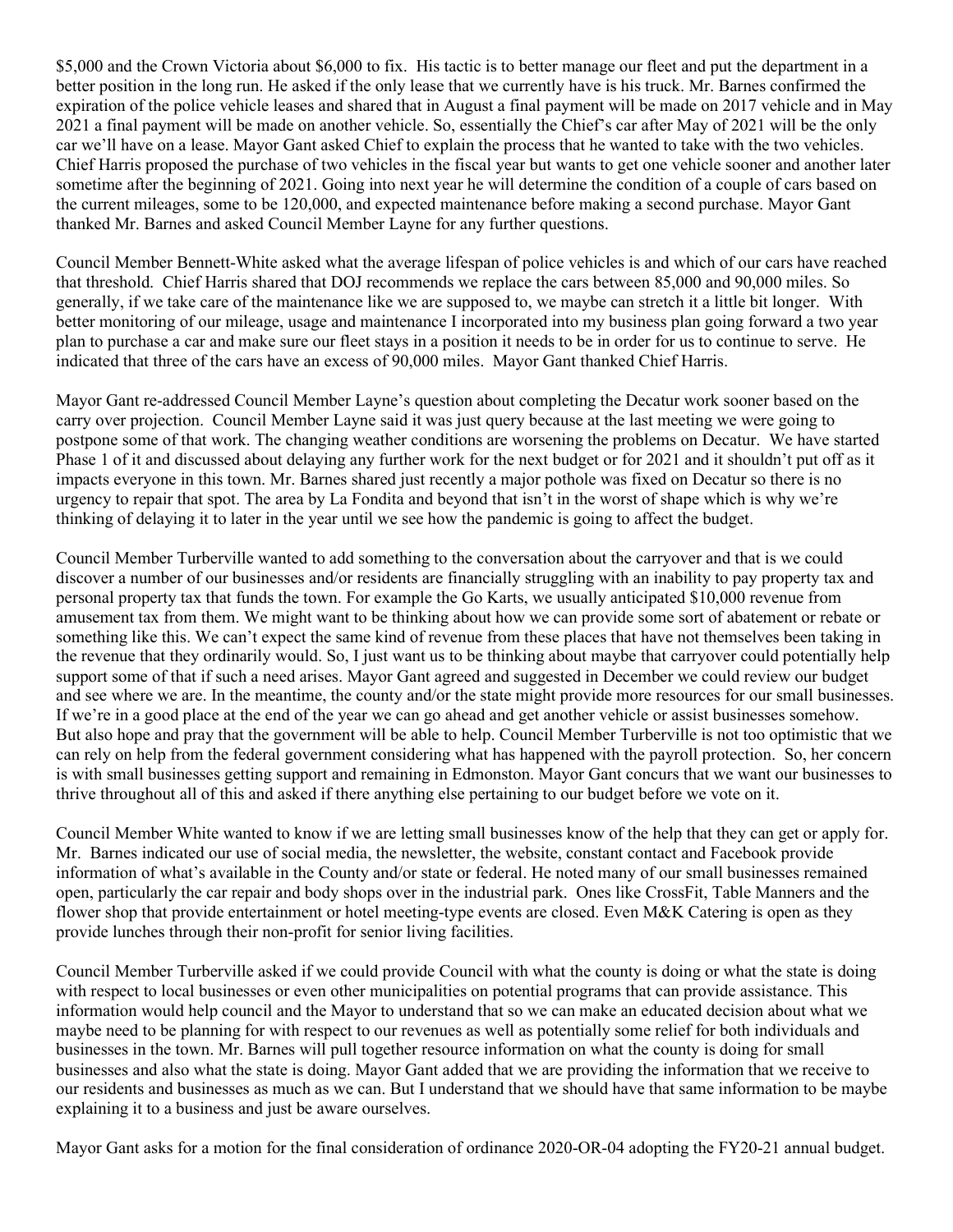Council Member Bennett-White moved to approve and Council Member Johnson seconded to approve the final consideration of ordinance 2020-OR-04. Adopting the FY20-21 budget.

**Vote:** Ayes: Johnson, Bennett-White and Turberville. Nays: Layne. Motion carried

Mayor Gant wanted clarification on Council Member Layne's vote of "any" even if the Council is going to review in December before a second car is purchased as the budget needs to be voted on and approved to move forward. Council Member Layne indicated her vote remains "nay" unless the Town is going to hold off on certain expenditures including the purchase of the two vehicles is decreased to one.

Council Member Turberville asks if it's too late to make an amendment to the budget saying that no purchase of a second vehicle can go forward until that review takes place in December. Mayor Gant indicated that can be done but adds that we've already made the motion and you can do a new motion for another vote. Attorney Ferguson added that the Council can always direct staff to bring something back to you at a certain time before any second purchases are made. Chief Harris reminded everyone that if the council decides to approve the budget, there are actuals that are reviewed, and forecasts are made before a major car purchase. If the revenues or something else changes, we'll make adjustments to the budget and present it back to the Mayor and Council. So, in this process I would expect the council and the Mayor to have confidence in the department heads that they put in place in order to properly, fiscally manage the budget. Council Member Turberville asked that specifically a purchase of a second vehicle not be made until we have this review in December. Chief Harris does not have a problem with the Council at any point reviewing the budget. His argument is that the Council should have confidence in the department heads' ability to manage as they are required to do. We know that we necessarily need to wait and see what the pandemic really looks like in December or going into the year 2021 and he feels that are something that the department heads should always be managing and be reporting back to Mayor and council. Mayor Gant concurs with the Chief buts adds to see where we are. And because there is some question or caution about making the purchase of the second vehicle, let's just look at it. Council agreed and indicated full confidence in Chief Harris management of his department budget. Attorney Ferguson just wanted that a budget is a budget; it just puts money aside for something. But you generally are approving contracts anyway. Even though you've already approved the money for those things then when it comes time to buy that thing, you all know to approve it. So you're going to be seeing this again in any event.

Mayor Gant thanked everyone for their input and moved to the next item on the agenda. The consideration of approval of minutes, regular council meeting minutes from April 15.

ii. The consideration of approval of the minutes from the regular council meeting on April 15, 2020 were presented for consideration. Council Member Turberville moved and Council Member Johnson seconded to approve minutes from the April 15, 2020 council meeting.

**Vote:** Ayes: Johnson, Bennett-White, Layne and Turberville. Nays: None. Motion carried.

iii. The introduction of ordinance 2020-OR-05 amending the FY19-20 annual budget was presented for consideration. Mr. Barnes shared the adjusted line items as needed based on the result of occurrences that have happened during the year. The approved budget was \$2,084,834, and the amended budget would take it down to \$1,845,597. Many of the line items were adjusted overall in all the departments. Council Member Bennett-White asked for clarification on the state income taxes budgeted for \$104,000 but now estimated at only \$54,000 and the medical insurance that increased to \$22,000 in General Government. She also noticed retirement decreased and auto liability and property insurance went down significantly and asked about contributions. Administrator Barnes indicated the governor extended the filing deadline for income taxes from April 15 to July so our larger payments which usually come in April and May and June won't occur until the new fiscal year. We budget for single coverage for employees, but they have the option for the increased cost of family coverage. That situation occurred in the General Government. The state retirement is good news. The amount budgeted is our administrative fee that we get assessed once a year and that's for our share on the pension program based on when we joined the pension program. So we budget for about five percent of the salary dollars but when the actual bill came in, it was significantly less. LGIT is our auto/property insurer and offers good discounts, so when we're able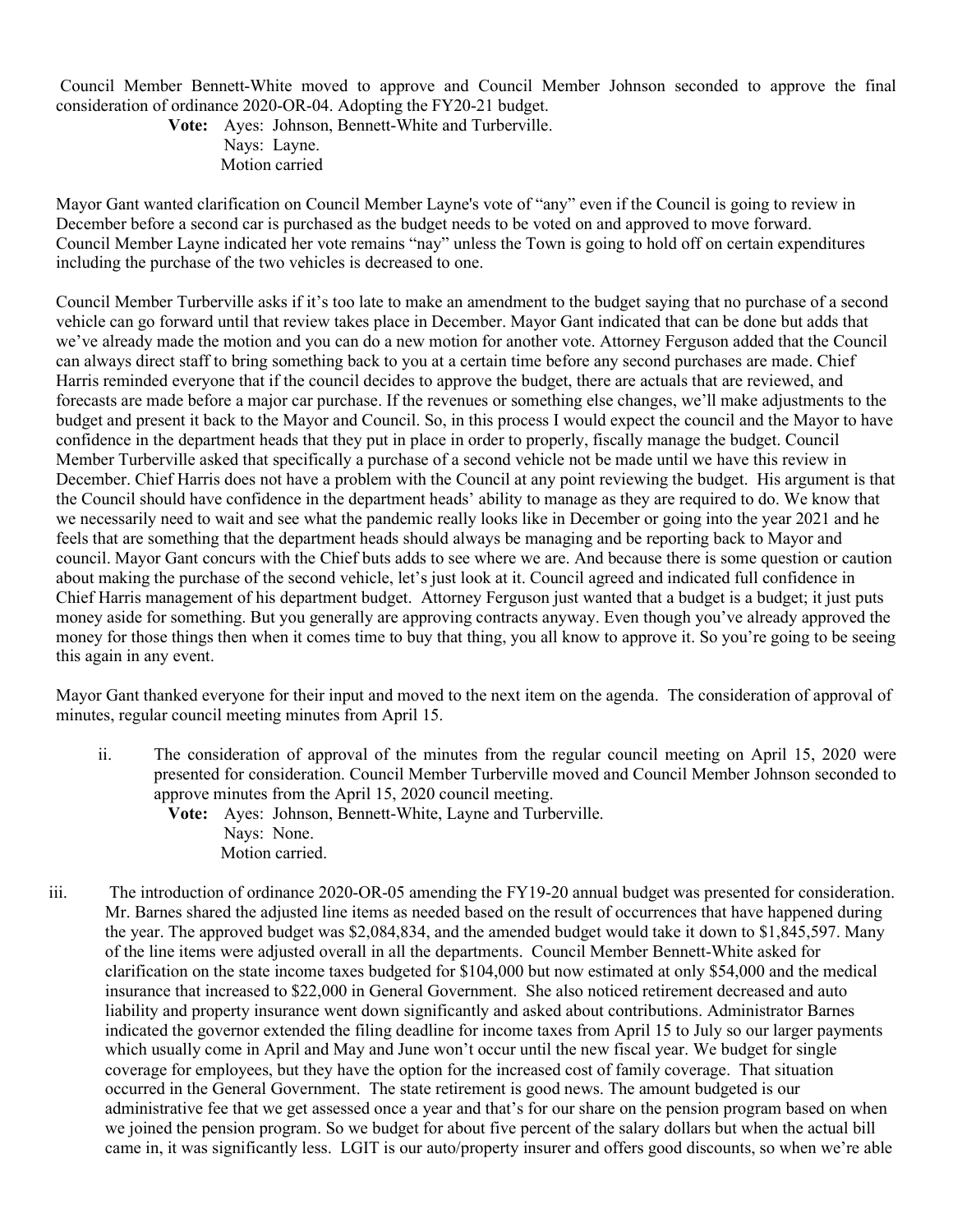to show we've done all of the survey items that they send out each year, we get that extra discount, resulting in less premiums. In the contributions account we have extra dollars budgeted in case you needed to participate in something or wanted to give funds to an agency that requested assistance. Mayor Gant asked for motion to accept the introduction of ordinance 2020-OR-05 amending the 2019-20 budget.

Council Member Turberville moved to approve and Council Member Bennett-White seconded to introduce Ordinance 2020-OR-05 amending the 2019-2020.

**Vote:** Ayes: Johnson, Bennett-White, Layne and Turberville. Nays: None. Motion carried.

iv. The consideration of a Cooperation Agreement with Prince George's County on behalf of the Prince George's County Department of Housing and Community Development for the County to requalify its entitlement status as an urban county eligible to receive funding from the U. S. Department of Housing and Urban Development to administer its Community Development Block Gant, HOME Investment Partnerships and Emergency Solutions Gants was presented for consideration. Mr. Barnes indicated that the agreement is required every 3 years for us to participate in applying for community development block grant funds or any of the other federal grants indicated in the agreement through the county. The agreement simply gives the Town the opportunity to participate in their programs but does not provide any guaranteed funding.

Council Member White asked if our beatification grant is through the Department of Housing. Mr. Barnes indicated that it is not. This is our community development block grant, the grants that we have gotten for this are projects like the Crittenden street lighting program and the summer camp. In addition, we applied for sidewalks on the East side of the river. Council Member Layne asked if this is a federal grant and does it include the rain gardens. Mr. Barnes indicated that there are no grant funds involved, rather an agreement to allow the Town to seek federal funds through the Community Development Block Grant, HOME Investment Partnership and Emergency Solutions Grants that funnels through Prince George's County via an annual competition. The rain gardens are not part of this program, they are funded through the Chesapeake Bay Trust. Council Member Johnson asked when they are going to put in a sidewalk. Mr. Barnes indicated that the sidewalk grant we applied for was to put a sidewalk on one side of each street on this side of the river. This would include 51<sup>st</sup>, Emerson, 51<sup>st</sup> place, 52<sup>nd</sup> Avenue and 52<sup>nd</sup> place. The reason that we can only apply on this side is one of the national objectives of Community Development Block Grants is that it has to benefit 51% low to moderate income population, and the census track on our side of the Decatur street bridge is an automatic over 51% to meet that qualification. We have not got awarded the grant as it is going through the budget processes with Prince George's County. We have a grant with the Safe Routes to Schools for the construction of sidewalks on 52<sup>nd</sup> down to Crittenden, and then all the way down Crittenden on one side. The State Highway have reviewed the 60% design plans. Next is to submit the 90% and then it will go out for bid this fall.

Council Member Layne asked if this is all one grant for the camp and lighting work on Crittenden. It's her understanding past it's always been separate. What has changed? Mr. Barnes shared that the Community Development Block Grant is a separate grant that is approved through the council. The grants are separate. There is no lumping of any grants, the source of funding is the federal Community Development Block Grant program that this agreement allows us to submit applications for each grant when they call for them. The agreement does not provide any grant funds.

Council Member Turberville stated that this is not us applying for grants at all, this is just we want to be eligible to apply for grants. And so we have to make this agreement and certification because it could be different sort of projects that we want to fund in the future. But we have no shot of getting grant money for any of it if we are not part of this agreement that makes us eligible for community block grants. Mr. Barnes indicated that is correct. The way it works is that Prince George's County gets a pool of Community Development Block Grant federal money each year. They send out in the fall the guidelines on what grants they'll accept for that. Communities within Prince George's County apply, are evaluated, and awarded the grant if selected. Last year we put in for that particular sidewalk project that I described and the camp grant. The preliminary information I have from the county is that the sidewalk grant will get approved, but the camp grant will not. So next year we might not apply for anything. But without this agreement in place we can't apply for anything. The grants that we've already gotten – the camp, the street lighting, the sidewalk that we're going to get this year – is covered under the cooperation agreement we did three years ago. This is the future; this is not anything to do with current.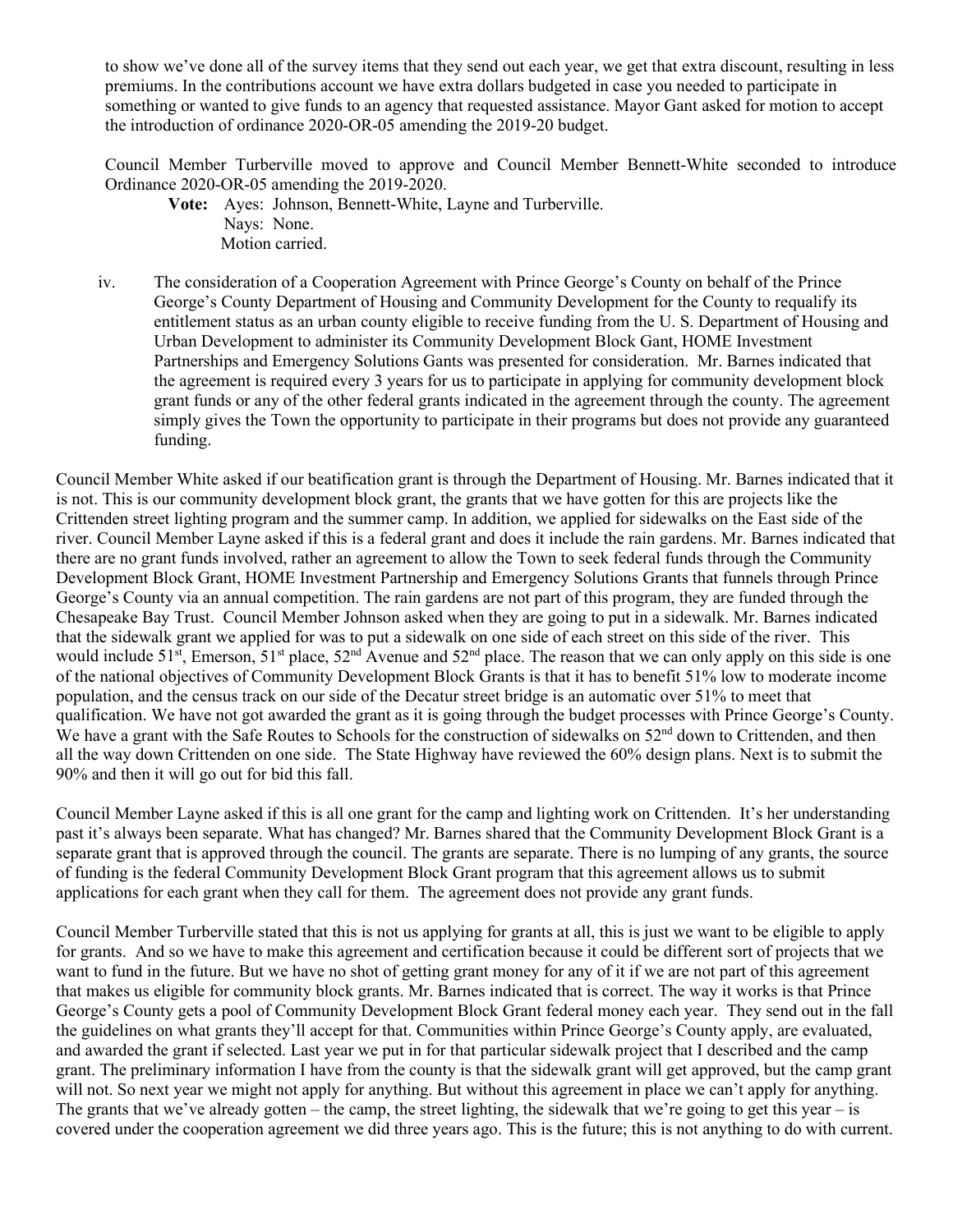Mayor Gant added that all of those are under the umbrella of the CDBG grant. The Mayor indicated if there were no further questions, she would accept a motion to approve the agreement.

Council Member Bennett-White moved to approve and Council Member Turberville seconded to approve the consideration of a Cooperation Agreement with Prince George's County on behalf of the Prince George's County Department of Housing and Community Development for the County to requalify its entitlement status as an urban county eligible to receive funding from the U. S. Department of Housing and Urban Development to administer its Community Development Block Grant, HOME Investment Partnerships and Emergency Solutions Grants

**Vote:** Ayes: Johnson, Bennett-White, Layne and Turberville.

Nays: None. Motion carried.

v. The consideration of declaring a 2009 Crown Victoria patrol cruiser as surplus and authorization to list it on govdeals.com for sale. Mayor Gant declared a 2009 Crown Vic patrol cruiser as surplus and authorization to list it on Govdeals dot com. for sale. Chief Harris indicated the Mayor was correct. The costs for repairs on the Crown Victoria is just extremely too high and he indicated the Town is looking at comparisons to other municipals who recently have sold theirs. So, we're asking that we declare that vehicle surplus so that we can put it on govdeals.com and sell it. Council Member Layne expressed concerns that the logo and the whole look of the vehicles for the police department, never came before Council and she was questioned by residents on the change. Mayor Gant asked before Chief answered that Council Member Layne weigh in on deciding on the Crown Vic that is surplus and putting it on govdeals.com, then address her other concern. Council Member Layne expressed she agreed with sell surplus vehicles. Council Member Johnson moved and Council Member Layne seconded to approve the final consideration of selling the 2009 Crown Vic patrol cruiser as surplus and authorization to list it on Govdeals that's G-O-V-D-E-A-L-S dot com.

**Vote:** Ayes: Johnson, Bennett-White, Layne and Turberville. Nays: None. Motion carried.

Chief Harris indicated the vehicle that the color scheme that you all are seeing is a demo model and is not the final color that will be presented. He was not aware that any of the council wanted to be involved in that and if he knew, he would have presented it. Going forward when the final design comes out, it will still have the essence of Edmonston still on the vehicles and everyone will be pleased. If the Council saw the vehicle and it said Edmonston on it if that was a concern you should contact him like Council Member Layne brought to my attention.

Mayor Gant added that Chief Harris is in process of a change. He does not have anything that says that it must come before the council, but he plans do to so before the final result. We have a brand-new Chief who is making changes, and he is making sure that he follows the code as closely as he possibly can, regulations as he possibly can. Changing the color of the vehicles is something that we'd all like to be in on, I know it, because I definitely want to be in on that as well. We want people to identify Edmonston, that is for sure. But also we have to allow our department heads to go ahead and make decisions and bring them past us appropriately. So I say please give him a little leeway in working this process out, and he'll come before us with the final result.

Council Member White asked about the change in the logo. Chief Harris said the scheme was old and dated. But what put it on the forefront of my mind was when we were approached by some of the Hispanic community at the bus stop up the street. Somebody was scared to talk to us for fear they were border patrol, because of the green. I kind of explained to them about the town and this is our colors, and therefore we were coming out to the bus stop at that time. So that is what put it on the forefront to say "alright, we want to keep the essence of what Edmonston is but maybe we need to upgrade our infrastructure a little bit because we want to separate ourselves as we have done in the past.

Council Member Turberville added that **from** past conversations with Chief Walker, she indicated he said that one of the problems that he hadn't gotten around to addressing was the fact that people thought our police looked like border patrol because of the cars green and yellow scheme. Council Member Johnson added that color scheme on those cars have been there forever so it should not be a big deal. The cars are identified as Edmonston but if the Hispanic community feels threatened, changing it should be considered. Council Member White added communicating is the key issue but anything that affects the town and the people of the town, as the Mayor said should be discussed with the Council.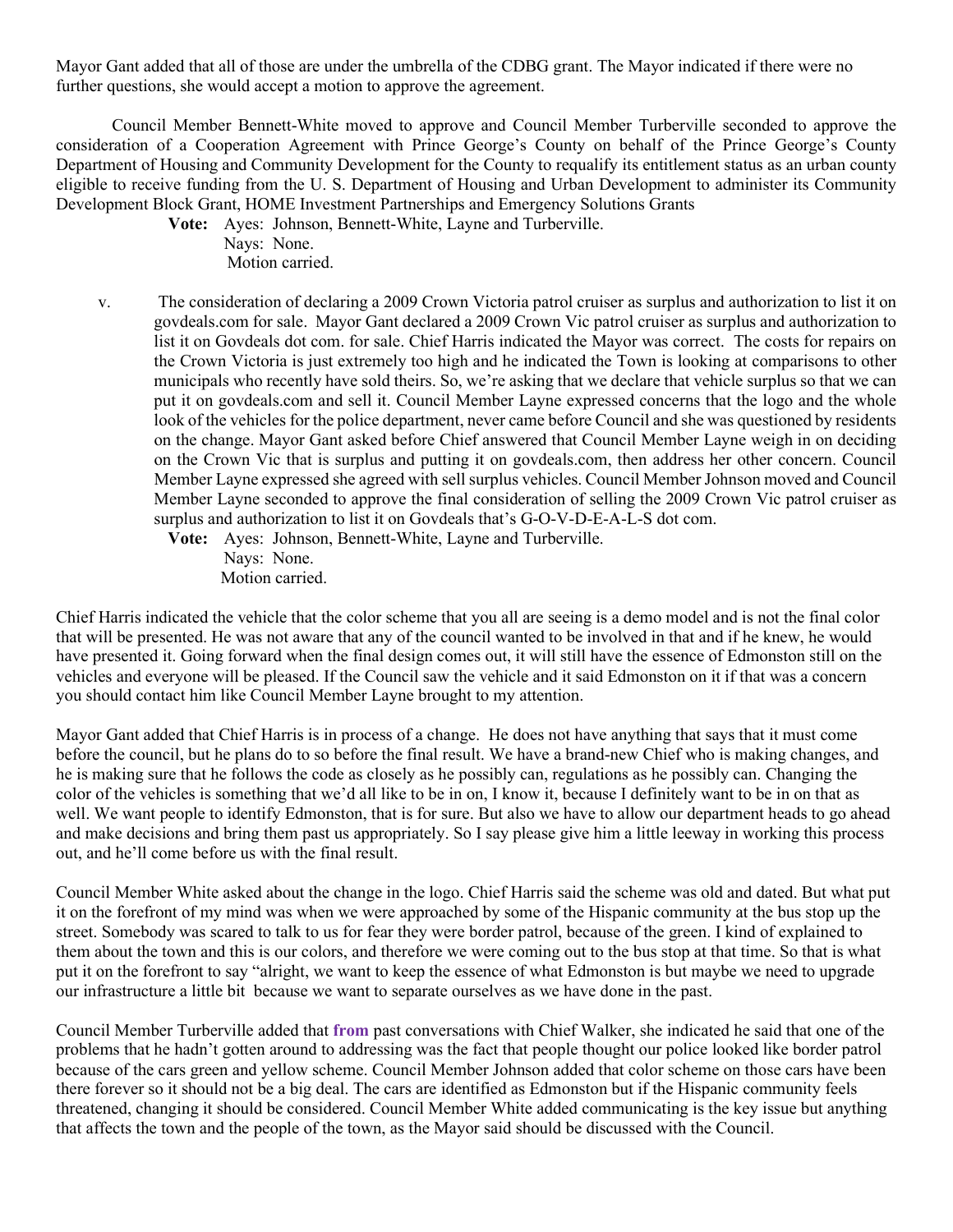Chief Harris agreed with the Mayor and Council perspective adding that we have a lot of dated stuff in the town of Edmonston. Our infrastructure needs a serious look at upgrading, particularly on our presentation. Chief indicated he wanted to upgrade our digital content in every way, shape, or form and our overall look in general. But we will make sure that – in the future – that the lines of communication are open. Mayor Gant stated that the great thing is that we have a new Chief that's on it, and that's the important thing. Now how we learn to communicate with each other, that's what we're going to have to do. We have this wonderful millennial who is going to teach us some new things and we're going to have to teach him some stuff too on. Thank you everyone for your feedback on that.

vi. Mayor Gant indicated the next item for consideration is to set the town elections tentatively on either June  $22<sup>nd</sup>$  or July 13<sup>th</sup> after the governor has lifted the state of emergency. We are in Phase 1 easing into things. We don't know exactly when the Governor is going move to the next phase. We need to set the election date for either or unless someone else has another idea. June 22<sup>nd</sup> or July 13<sup>th</sup>. The reason that it is July 13<sup>th</sup> is that the Monday prior to that is a holiday. June  $22<sup>nd</sup>$  is the last Monday in June.

Council Member Bennett-White moved to approve the election to July 13<sup>th</sup>, 2020 after the governor lifted the state of `emergency and Council Member Johnson seconded.

**Vote:** Ayes: Johnson, Bennett-White, Layne and Turberville. Nays: None. Motion carried

## **7. Police Chief Report (Police and Code Enforcement)**

Chief Harris indicated the last 30 days have been very busy. They started a hot meals program teaming up with World Kitchen, and had gotten meals Mondays, Wednesdays, Fridays and sometimes on Saturdays. They have served over 285 hot meals since the Town has teamed up with World Kitchen. The Chief reported that the Town received a grant of \$5,000 for our body camera upgrades from LGIT. As it pertains to our code enforcement, Sergeant Young is handling all of our code enforcement violations as of right now. Over the last week and a half, we have seen over 40 notices being issued for different things. So, after we issue a notice, we are waiting on compliance. If the Council has any issue with code – for example any of our residents have issues with code they want us to address – please reach out to me or email me so we can get on top of it as soon as possible. We're looking at some in service training which is required by the Maryland Training Commission that is going to a more digital format. We are working with the executive director of the state to start the training process. Even with the governor's order moving into Phase 1, our county executive has not changed her posture to delay doing so. So while the governor has lifted certain things, he's given power to the county executives to keep things in place until they feel necessary. So as the Police Chief Association gets more guidance on our enforcement and what needs to happen on things that need to open, I'll be working with certainly Suellen and the Council to stay informed.

Mayor Gant asked if there are any questions for our Chief. Council Member White asked is there any follow up with Robey's since from our last council meeting. Robey's permit has been submitted and they passed two of the required inspections from the county. He submitted the request recently and is waiting on response back from the county. Mayor Grant thanked the Chief and asked for Mr. Barnes report.

Mr. Barnes added that our census response rate is at 59.6% as of today. We are doing a small contest where they can get in the drawing for some groceries potentially. The Town is participating in an initiative the Mayor's in the Port Towns started with distributing commodities on Fridays. Each Friday we are serving about 203 family members with those boxes. Chief Harris'and Officer Torres connected with one of our local businesses that is a Korean food distributor. They brought down a truckload of supplies one Friday, and we were able to give out rice. We had a resident that recently brought in some macaroni and cheese and we were able to distribute it. The Mayor brought in bread and peppers, and we were able to supplement that. If Council knows anyone that needs assistance or help, then we'll certainly try to get them resources to be able to receive some assistance. Mayor Grant thanked Mr. Barnes and opened for questions by Council.

Council Member Bennett-White asked where we are with the Edmonston collective and the impact of parking. Mr. Barnes indicated that the project is moving forward. It is delayed due to the pandemic. We are continued to work on parking solutions. You have already designated 10 spaces on Lafayette. We are trying to identify other areas that they can duel park or use.